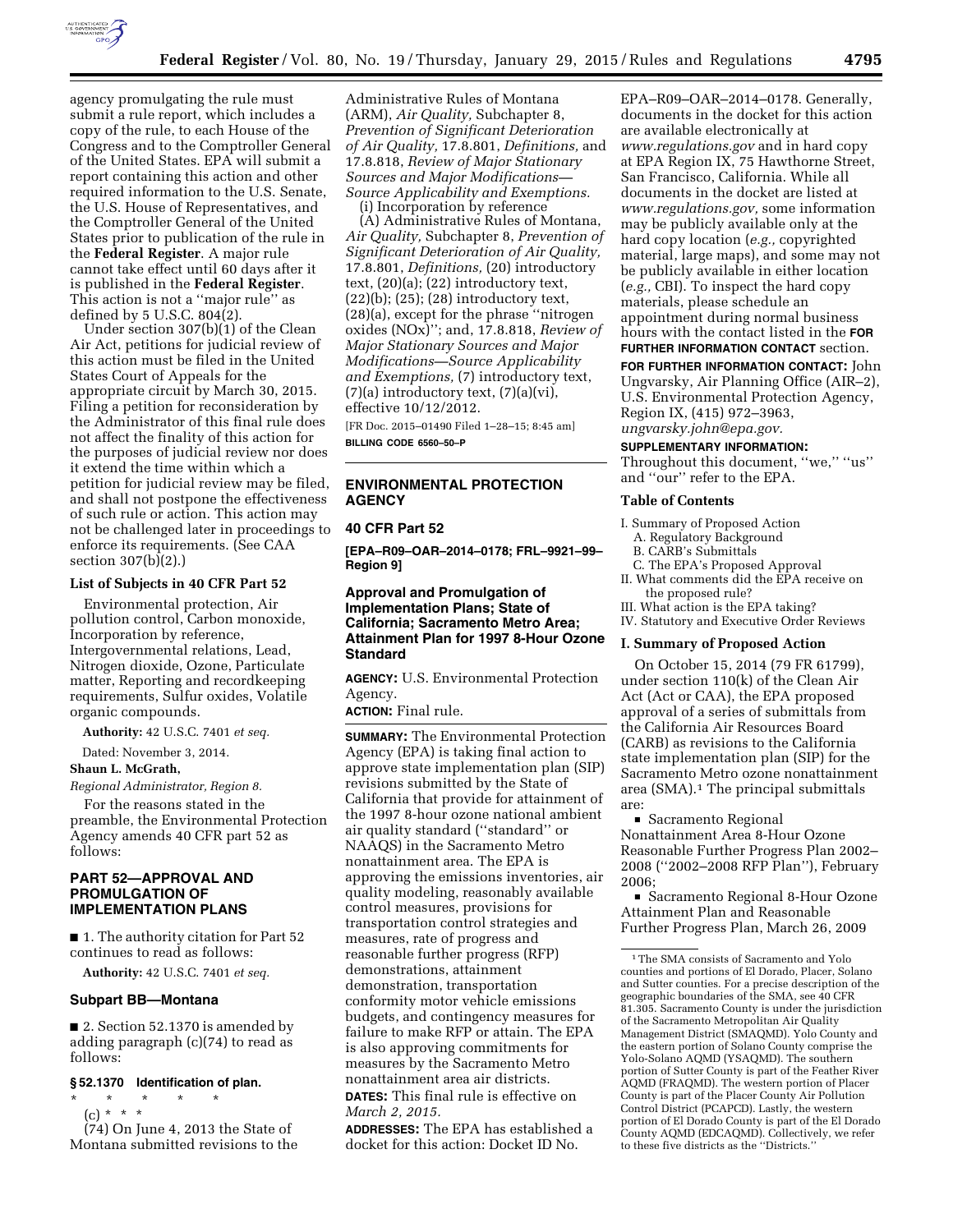(''2009 Ozone Attainment and RFP Plan'' or ''2009 Plan'');

■ Elements of CARB's 2007 State Strategy (''2007 State Strategy''), adopted by CARB on September 27, 2007, as applicable in the SMA;

■ Elements of the Status Report on the State Strategy for California's 2007 State Implementation Plan (SIP) and Proposed Revision to the SIP Reflecting Implementation of the 2007 State Strategy (''Revised 2007 State Strategy''),2 March 24, 2009, as applicable in the SMA; and

**B** Sacramento Regional 8-Hour Ozone Attainment Plan and Reasonable Further Progress Plan, 2013 SIP Revisions (''2013 Ozone Attainment and RFP Plan'' or ''2013 Plan Update''), September 26, 2013.

We refer to these submittals collectively as the ''Sacramento 8-Hour Ozone Attainment Plan'' or ''Sacramento Ozone Plan.'' The SMA is classified as ''severe-15'' with an attainment date no later than June 15, 2019.3 See 75 FR 24409. The following paragraphs summarize the regulatory background, CARB's submittals, and the EPA's rationale for proposing approval. For additional details concerning these topics, please see our October 15, 2014 proposed rule.

### *A. Regulatory Background*

The specific CAA requirement that is relevant for the purposes of this action is Title I, Part D of the CAA, under which states must implement the 1997 8-hour ozone standard. Title I, Part D of the CAA includes section 172, ''Nonattainment plan provisions,'' and subpart 2, ''Additional Provisions for Ozone Nonattainment Areas'' (sections 181–185).

In order to assist states in developing effective plans to address their ozone nonattainment problem, the EPA issued the 8-hour ozone implementation rule.

This rule was finalized in two phases. The first phase of the rule addresses classifications for the 1997 8-hour ozone standard, applicable attainment dates for the various classifications, and the timing of emissions reductions needed for attainment. See 69 FR 23951 (April 30, 2004). The second phase addresses SIP submittal dates and the requirements for reasonably available control technology and measures (RACT and RACM), RFP, modeling and attainment demonstrations, contingency measures, and new source review. See 70 FR 71612 (November 29, 2005). The rule is codified at 40 CFR part 51, subpart X.<sup>4</sup> We discussed each of these CAA and regulatory requirements for 8 hour ozone nonattainment plans in more detail in our October 15, 2014 proposal.

### *B. CARB's Submittals*

The 2002–2008 RFP Plan was adopted by the Districts' governing boards during the January–February 2006 time frame and then by CARB Executive Order G–125–335 on February 24, 2006. The 2002–2008 RFP Plan includes an RFP demonstration for the 2002–2008 period, an amended Rate of Progress Plan for the 1990–1996 period, and motor-vehicle emissions budgets (MVEB or ''budgets'') used for transportation conformity purposes.

The 2009 Ozone Attainment and RFP Plan was adopted by the Districts' governing boards during the January– February 2009 time frame and then by CARB on March 26, 2009. The 2009 Ozone Attainment and RFP Plan includes an attainment demonstration, commitments by the Districts to adopt control measures to achieve emissions reductions from sources under its jurisdiction (primarily stationary sources), and budgets used for transportation conformity purposes. The attainment demonstration includes air quality modeling, an RFP plan, an analysis of RACM/RACT, base year and projected year emissions inventories, and contingency measures. The 2009 Ozone Attainment and RFP Plan also includes a demonstration that the most expeditious date for attaining the 1997 8-hour ozone NAAQS in the SMA is June 15, 2018.

In late 2013, SMAQMD and CARB adopted the 2013 Plan Update, which revised portions of the 2009 Plan. The 2013 Plan Update included a revised emissions inventory that accounted for control measures adopted through 2011, revised attainment and RFP demonstrations, the effects of the economic recession, and updated transportation activity projections provided by the Sacramento Area Council of Governments (SACOG). On June 19, 2014, CARB submitted a technical supplement to the Sacramento Vehicle Miles Traveled (VMT) emissions offset demonstration in the 2013 Plan Update.5 CARB's technical supplement includes a revised set of motor vehicle emissions estimates reflecting technical changes to the inputs used to develop the original set of calculations.6 While the vehicle emissions estimates in CARB's technical supplement differ from those contained in the demonstration in the 2013 Plan Update, the conclusions in the revised analysis remain the same as those in the 2013 Plan Update.

To demonstrate attainment, the Sacramento Ozone Plan relies to a large extent on measures in CARB's 2007 State Strategy. The 2007 State Strategy was adopted by CARB on September 27, 2007 and submitted to the EPA on November 16, 2007.7 The 2007 State Strategy describes CARB's overall approach to addressing, in conjunction with local plans, attainment of both the 1997 Fine Particulate Matter  $(PM_{2.5})$  and 1997 8-hour ozone NAAQS not only in the SMA but also in California's other nonattainment areas, such as the South Coast Air Basin and the San Joaquin Valley. It also includes CARB's commitments to obtain emissions reductions of  $NO<sub>x</sub>$  and VOC from sources under the State's jurisdiction, primarily on- and off-road motor vehicles and engines, through the

6The principal difference between the two sets of calculations is that CARB's technical supplement includes running exhaust, start exhaust, hot soak, and running loss emissions of VOCs in all of the emissions scenarios. These processes are directly related to VMT and vehicle trips. The revised calculation excludes diurnal and resting loss emissions of VOCs from all of the emissions scenarios because such evaporative emissions are related to vehicle population rather than to VMT or vehicle trips.

7See CARB Resolution No. 07–28, September 27, 2007 with attachments and letter, James N. Goldstene, Executive Officer, CARB, to Wayne Nastri, Regional Administrator, EPA Region 9, November 16, 2007 with enclosures.

<sup>2</sup>On July 21, 2011, CARB further revised the State Strategy (*i.e.,* Progress Report on Implementation of PM2.5 State Implementation Plans (SIP) for the South Coast and San Joaquin Valley Air Basins and Proposed SIP Revisions). Although the 2011 revision was specific to the South Coast and San Joaquin Valley ozone nonattainment areas, it contained Appendix E, an assessment of the impacts of the economic recession on emissions from the goods movement sector. The growth projections developed for emissions inventories in the Sacramento Regional 8-Hour Ozone Attainment Plan and Reasonable Further Progress Plan (2013 Revisions) also rely on the recessionary impacts in Appendix E.

<sup>&</sup>lt;sup>3</sup> For the 2008 ozone standard, we also designated the SMA as nonattainment and classified the area as ''severe-15.'' See 77 FR 30088 (May 21, 2012). The SMA attainment date for the 2008 8-hour ozone standard is as expeditious as practicable but no later than December 31, 2027. Today's action does not address requirements concerning the 2008 8 hour ozone standard.

<sup>4</sup>The EPA has revised or proposed to revise several elements of the 8-hour ozone implementation rule since its initial promulgation in 2004. See, *e.g.,* 74 FR 2936 (January 16, 2009); 75 FR 51960 (August 24, 2010); and 75 FR 80420 (December 22, 2010). None of these revisions affect any provision of the rule that is applicable to the EPA's proposed action on the Sacramento 8-Hour Ozone Attainment Plan.

<sup>5</sup>See letter from Lynn Terry, Deputy Executive Officer, CARB, to Deborah Jordan, Director, Air Division, EPA Region 9, June 19, 2014, with enclosures. On July 25, 2014, CARB sent the EPA a revised technical supplement that corrected minor typographical errors. See record of July 25, 2014 email and attachment from Jon Taylor, CARB, to Matt Lakin, EPA, included in the docket.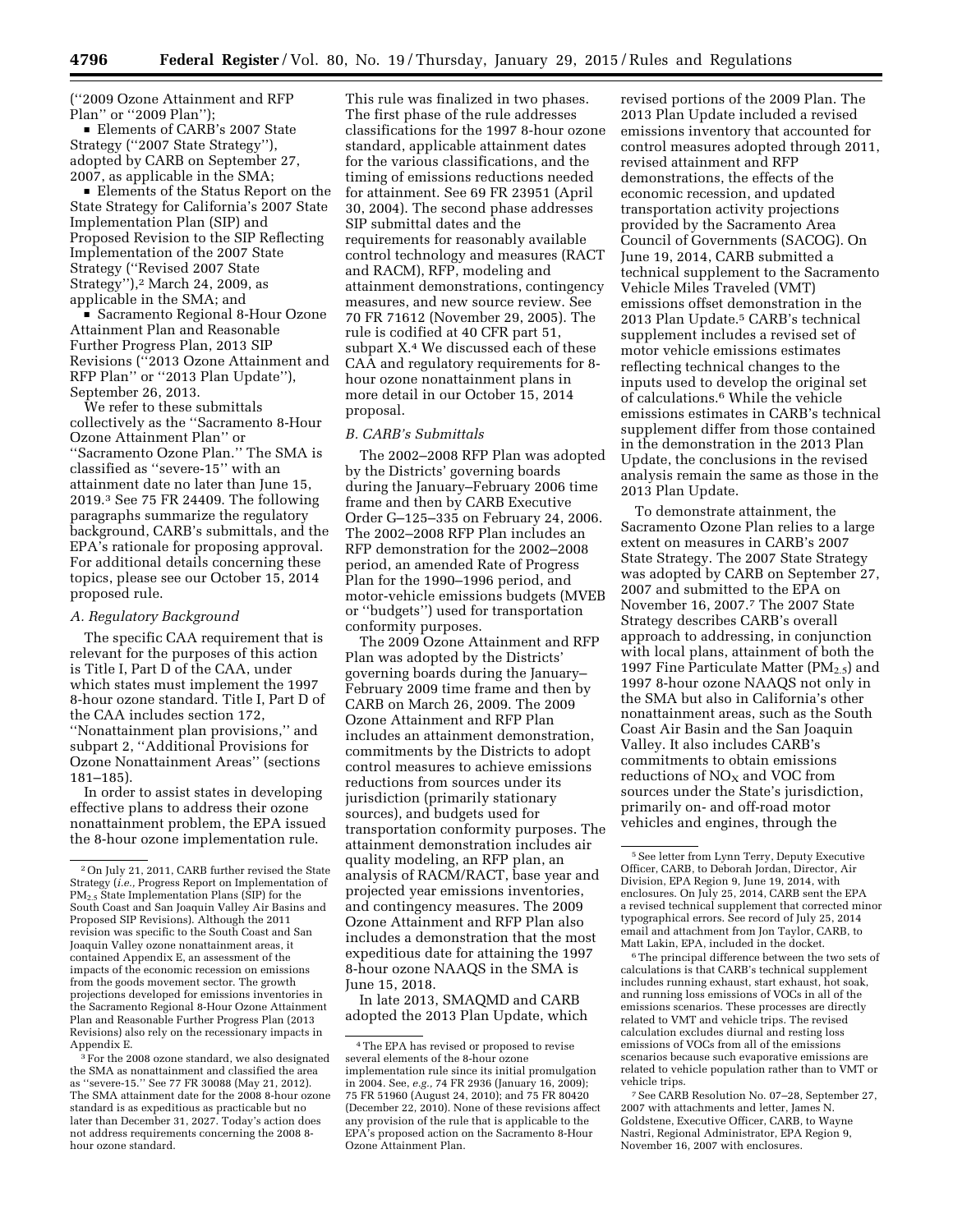implementation of 15 defined State measures.8

On August 12, 2009, CARB submitted the Revised 2007 State Strategy, dated March 24, 2009 and adopted April 24, 2009.9 10 This submittal updated the 2007 State Strategy to reflect its implementation during 2007 and 2008 and calculated emission reductions in the SMA from implementation of the State Strategy. The 2013 Plan Update incorporates the Revised 2007 State Strategy and updates  $NO<sub>X</sub>$  and  $VOC$ emissions reductions estimates from adopted State measures and commitments. In our proposal and in the context of the Sacramento Ozone Plan, we only evaluated the State measures that are included in the Revised 2007 State Strategy and applicable in the SMA.

For additional background on the submittals and CAA procedural and administrative requirements for SIP submittals, see the October 15, 2014 proposal.

### *C. The EPA's Proposed Approval*

As noted above, on October 15, 2014, the EPA proposed to approve California's attainment SIP for the SMA for the 1997 8-hour Ozone NAAQS. This SIP is comprised of a series of submittals described above.

In its proposal, the EPA proposed to approve under CAA section 110(k)(3) the following elements of the Sacramento Ozone Plan:

1. The revised 2002 base year emissions inventory as meeting the requirements of CAA section 182(a)(1) and 40 CFR 51.915;

2. The reasonably available control measure demonstration as meeting the requirements of CAA section 172(c)(1) and 40 CFR 51.912(d);

3. The rate of progress and reasonable further progress demonstrations as meeting the requirements of CAA sections 172(c)(2) and 182(c)(2)(B) and 40 CFR 51.910 and 51.905;

4. The attainment demonstration as meeting the requirements of CAA section 182(c)(2)(A) and 40 CFR 51.908;

10The EPA has previously approved portions of CARB's 2007 State Strategy and the Revised 2007 State Strategy that are relevant for attainment of the 1997 8-hour ozone standard in the San Joaquin Valley. See 77 FR 12674 (March 1, 2012).

5. The contingency measure provisions for failure to make RFP and to attain as meeting the requirements of CAA sections  $172(c)(9)$  and  $182(c)(9)$ ;

6. The demonstration that the SIP provides for transportation control strategies and measures sufficient to offset any growth in emissions from growth in VMT or the number of vehicle trips, and to provide for RFP and attainment, as meeting the requirements of CAA section  $182\text{ (d)}(1)\text{ (A)}$ ;

7. The revised motor vehicle emissions budgets for 2017 and for the attainment year of 2018 because they are derived from approvable RFP and attainment demonstrations and meet the requirements of CAA section 176(c) and 40 CFR part 93, subpart A; 11 and

8. The Districts' commitments to adopt and implement certain defined measures, as summarized in table 7–5 on page 7–32 of the 2013 Plan Update, as strengthening the SIP.12

The EPA's analysis and findings are summarized in our October 15, 2014 proposal and are described in more detail in the Technical Support Document (TSD) for the proposal, which is available online at *[www.regulations.gov](http://www.regulations.gov)* in the docket, EPA–R09–OAR–2014–0178, or from the EPA contact listed at the beginning of this notice.

## **II. What comments did the EPA receive on the proposed rule?**

Our October 15, 2014 proposed rule provided for a 30-day comment period. During this period, we received a comment letter jointly signed by Larry Greene, Executive Director/Air Pollution Control Officer at the SMAQMD, and Mike McKeever, Chief Executive Officer at SACOG. We provide our response to the comment letter below.

*Comment:* The SMAQMD notes that the 2013 Plan Update contains  $NO<sub>x</sub>$ reductions that exceed by 1.0 tons per day (tpd) the amount of reductions of  $NO<sub>x</sub>$  needed to meet the attainment target for 2018. They refer to this excess as a ''buffer'' intended for possible use, if necessary, to demonstrate general conformity for future federal projects. In

its proposal, the EPA did not credit all reductions in the 2013 Plan Update, and the attainment demonstration adjusted by the EPA results in excess  $NO<sub>x</sub>$ reductions in 2018 of only 0.1 tpd. The 2018 motor vehicle emissions budget (MVEB) in the 2013 Plan Update includes a 2018 safety margin of 3.0 tpd of  $NO<sub>X</sub>$ . In their comment letter, SMAQMD requests that the EPA reallocate 0.9 tpd of  $NO<sub>X</sub>$  from the 2018 MVEB safety margin to the ''general conformity  $NO_X$  buffer." This would leave 2.1 tpd in the 2018  $NO<sub>x</sub>$  safety margin and 1.0 tpd of  $NO<sub>X</sub>$  (*i.e.*, 0.9 tpd from the safety margin plus 0.1 tpd excess in the adjusted attainment demonstration) available, if needed, for general conformity.

*Response:* The SMAQMD is correct that, in proposing approval of the attainment demonstration, the EPA did not credit all of the emissions reductions claimed in the plan but found that the plan nonetheless provides sufficient, creditable, emissions reductions to meet the emissions targets necessary to attain the ozone standard by 2018. The EPA, however, did credit some of the local measures included as ''remaining regional/local control measures'' in line J of table 8–1 in the 2013 Plan Update for attainment demonstration purposes because, by the time of our proposed rule, certain individual rules had been adopted, submitted, and approved by the EPA (*e.g.,* YSAQMD Rule 2.37). See table 10 of the October 15, 2014 proposed rule.

The emissions reductions that EPA discounted in its evaluation of the attainment demonstration include those associated with (1) local rules that, while adopted, have not yet been submitted or approved by the EPA but for which credit is taken as part of the emission inventory baseline for 2018 (see page 14 of the EPA's TSD for the October 15, 2014 proposed rule); (2) certain mobile source incentive programs for which credit is taken as part of the emission inventory baseline for 2018 (see page 14 of the TSD); (3) local rules included as ''remaining regional/local control measures'' (see pages 7–27 through 7–31 of the 2013 Plan Update) included in line J in table 8–1 of the 2013 Plan Update that have not been adopted or submitted to the EPA for approval as part of the SIP; (4) regional non-regulatory measures (included in line J in table 8–1 of the 2013 Plan Update); and (5) the ''Remaining State/Federal Control Measures'' (shown in line K in table 8– 1 of the 2013 Plan Update).

By the EPA's accounting, as SMAQMD contends, the ''buffer'' is

<sup>8</sup>The 2007 State Strategy also includes measures (*i.e.,* Smog Check improvements) to be implemented by the California Bureau of Automotive Repair. See 2007 State Strategy, pp. 64–

<sup>&</sup>lt;sup>9</sup> See CARB Resolution No. 09–34, April 24, 2009 and letter, James N. Goldstene, Executive Officer, CARB to Wayne Nastri, Regional Administrator, EPA Region 9, August 12, 2009 with enclosures. Only pages 11–27 of the Revised 2007 State Strategy were submitted as a SIP revision. The balance of the report was for informational purposes only. See Attachment A to CARB Resolution No. 09–34.

<sup>11</sup>Motor vehicle emission budgets (MVEBs) for 2011, 2014, and 2017 were previously found adequate by the EPA on July 28, 2009 (74 FR 37210). New MVEBs for 2014, 2017, and 2018 in the 2013 Plan Update were determined to be adequate on July 25, 2014. The adequacy finding was published on August 8, 2014 (79 FR 46436) with an effective date of August 25, 2014.

<sup>12</sup>The October 15, 2014 proposal incorrectly refers to table 7–2 on pages 7–5 and 7–6 of the 2013 Plan Update as the location of the Districts' commitments to adopt and implement certain defined measures. The correct cite is Table 7–5 on page 7–32. The Districts' measures are further described in Section 7.5 of the 2013 Plan Update.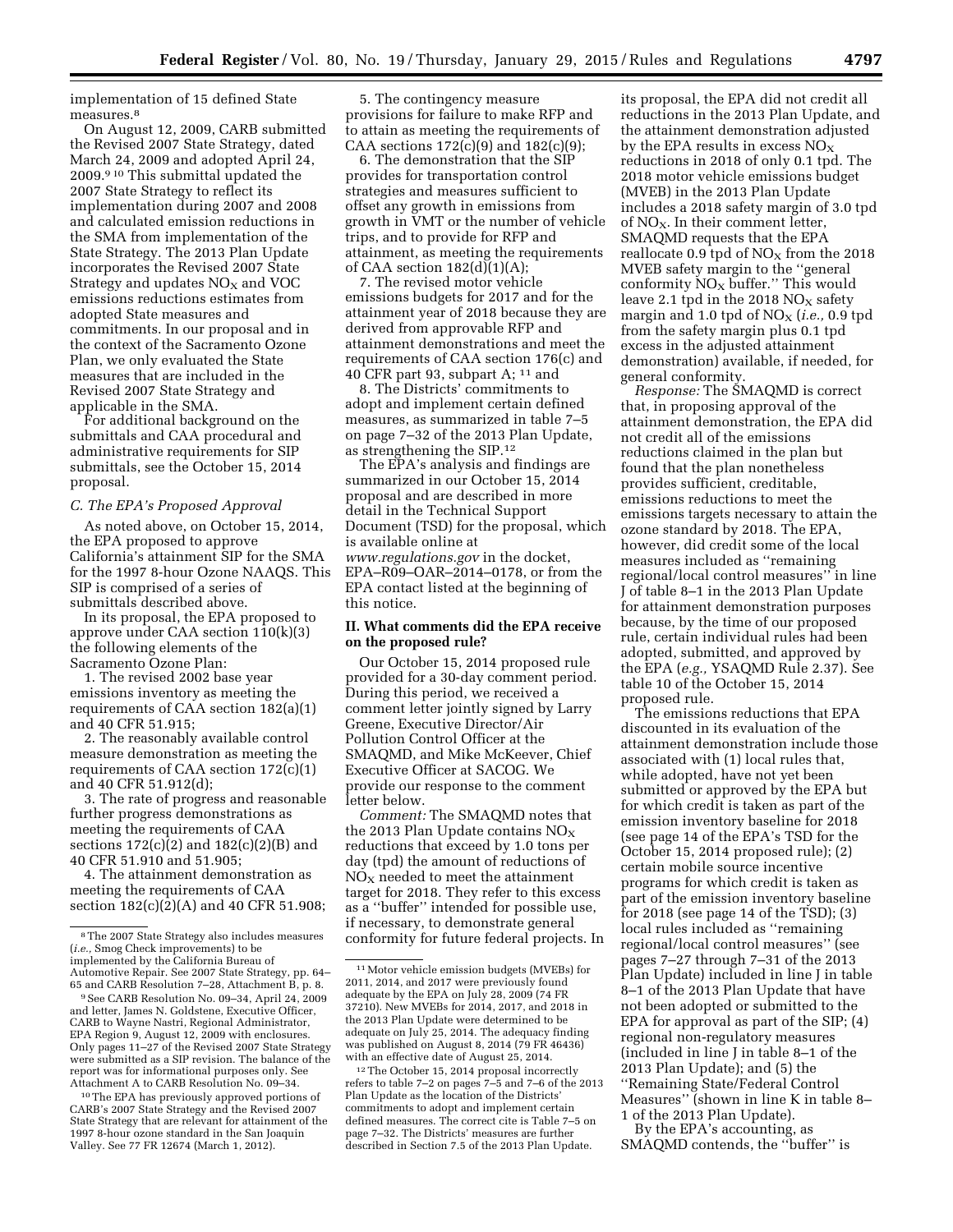only 0.1 tpd for  $NO<sub>x</sub>$ , not 1.0 tpd as claimed in the plan. The calculated ''buffer'' itself reflects a 2018 MVEB "safety margin" of 3 tpd of  $NO<sub>X</sub>$ , and therefore, there are surplus  $NO<sub>x</sub>$ reductions that could be reallocated from the MVEB ''safety margin'' to other purposes, such as a set-aside for general conformity. However, to effectuate such a reallocation, the CARB and the Districts should adopt and submit a revised plan to EPA as a revision to the SIP. The EPA contacted the SMAQMD concerning this matter, and the SMAQMD expressed support for completion of the current rulemaking even if the EPA cannot grant the request to reallocate a portion of the  $NO<sub>X</sub>$  MVEB at this time.13 Therefore, we are taking final action today consistent with our October 15, 2014 proposed rule and will consider the reallocation of the MVEB safety margin once a revised SIP is submitted.

## **III. What action is the EPA taking?**

For the reasons discussed in our October 15, 2014 proposal and summarized above, the EPA is approving California's attainment SIP for the Sacramento Metro Area for the 1997 8-hour Ozone NAAQS. This SIP is comprised of the Sacramento Regional Nonattainment Area 8-Hour Ozone Reasonable Further Progress Plan 2002– 2008 (February 2006), Sacramento Regional 8-Hour Ozone Attainment Plan and Reasonable Further Progress Plan (March 26, 2009), CARB's 2007 State Strategy (adopted by CARB on September 27, 2007) and Revised 2007 State Strategy (March 24, 2009) (specifically, the portions applicable to the SMA), and the Sacramento Regional 8-Hour Ozone Attainment Plan and Reasonable Further Progress Plan (September 26, 2013).

Under section  $110(k)(3)$ , the EPA is approving the following elements of the Sacramento Ozone Plan:

1. The revised 2002 base year emissions inventory as meeting the requirements of CAA section 182(a)(1) and 40 CFR 51.915;

2. The reasonably available control measure demonstration as meeting the requirements of CAA section 172(c)(1) and 40 CFR 51.912(d);

3. The rate of progress and reasonable further progress demonstrations as meeting the requirements of CAA sections 172(c)(2) and 182(c)(2)(B) and 40 CFR 51.910 and 51.905;

4. The attainment demonstration as meeting the requirements of CAA section 182(c)(2)(A) and 40 CFR 51.908;

5. The contingency measure provisions for failure to make RFP and to attain as meeting the requirements of CAA sections  $172(c)(9)$  and  $182(c)(9)$ ;

6. The demonstration that the SIP provides for transportation control strategies and measures sufficient to offset any growth in emissions from growth in VMT or the number of vehicle trips, and to provide for RFP and attainment, as meeting the requirements of CAA section  $182(d)(1)(A);$ 

7. The revised motor vehicle emissions budgets for 2017 and for the attainment year of 2018, because they are derived from approvable RFP and attainment demonstrations and meet the requirements of CAA section 176(c) and 40 CFR part 93, subpart A;14 and

8. The Districts' commitments to adopt and implement certain defined measures, as summarized in table 7–5 on page 7–32 of the 2013 Plan Update.

# **IV. Statutory and Executive Order Reviews**

The Administrator is required to approve a SIP submission that complies with the provisions of the Clean Air Act and applicable Federal regulations. 42 U.S.C. 7410(k); 40 CFR 52.02(a). Thus, in reviewing SIP submissions, the EPA's role is to approve state choices, provided that they meet the criteria of the Clean Air Act. Accordingly, this action merely approves state plan revisions as meeting federal requirements and does not impose additional requirements beyond those imposed by state law. For these reasons, this final action:

• Is not a "significant regulatory action'' subject to review by the Office of Management and Budget under Executive Order 12866 (58 FR 51735, October 4, 1993);

• Does not impose an information collection burden under the provisions of the Paperwork Reduction Act (44 U.S.C. 3501 *et seq.*);

• Is certified as not having a significant economic impact on a substantial number of small entities under the Regulatory Flexibility Act (5 U.S.C. 601 *et seq.*);

• Does not contain any unfunded mandate or significantly or uniquely affect small governments, as described in the Unfunded Mandates Reform Act of 1995 (Pub. L. 104–4);

• Does not have Federalism implications as specified in Executive Order 13132 (64 FR 43255, August 10, 1999);

• Is not an economically significant regulatory action based on health or safety risks subject to Executive Order 13045 (62 FR 19885, April 23, 1997);

• Is not a significant regulatory action subject to Executive Order 13211 (66 FR 28355, May 22, 2001);

• Is not subject to requirements of Section 12(d) of the National Technology Transfer and Advancement Act of 1995 (15 U.S.C. 272 note) because application of those requirements would be inconsistent with the CAA; and

• Does not provide the EPA with the discretionary authority to address disproportionate human health or environmental effects with practical, appropriate, and legally permissible methods under Executive Order 12898 (59 FR 7629, February 16, 1994).

In addition, this rule does not have tribal implications as specified by Executive Order 13175 (65 FR 67249, November 9, 2000), nor will it impose substantial direct costs on tribal governments or preempt tribal law.

The Congressional Review Act, 5 U.S.C. 801 *et seq.,* as added by the Small Business Regulatory Enforcement Fairness Act of 1996, generally provides that before a rule may take effect, the agency promulgating the rule must submit a rule report, which includes a copy of the rule, to each House of the Congress and to the Comptroller General of the United States. The EPA will submit a report containing this action and other required information to the U.S. Senate, the U.S. House of Representatives, and the Comptroller General of the United States prior to publication of the rule in the **Federal Register**. A major rule cannot take effect until 60 days after it is published in the **Federal Register**. This action is not a ''major rule'' as defined by 5 U.S.C. 804(2).

Under section 307(b)(1) of the CAA, petitions for judicial review of this action must be filed in the United States Court of Appeals for the appropriate circuit by March 30, 2015. Filing a petition for reconsideration by the Administrator of this final rule does not affect the finality of this action for the purposes of judicial review nor does it extend the time within which a petition for judicial review may be filed, and shall not postpone the effectiveness of such rule or action. This action may not be challenged later in proceedings to enforce its requirements (*see* section 307(b)(2)).

<sup>13</sup>See email from Deborah Jordan, Director, Air Division, EPA Region IX, dated December 17, 2014, summarizing a December 3rd telephone conversation between herself and Larry Greene at the SMAQMD.

<sup>14</sup>The MVEBs approved in today's action are the following (in tons per day, average summer weekday): 18 tpd and 39 tpd of VOC and  $NO<sub>x</sub>$  for 2017, respectively, and 17 tpd and 37 tpd of VOC and  $NO<sub>x</sub>$ , respectively, for 2018.